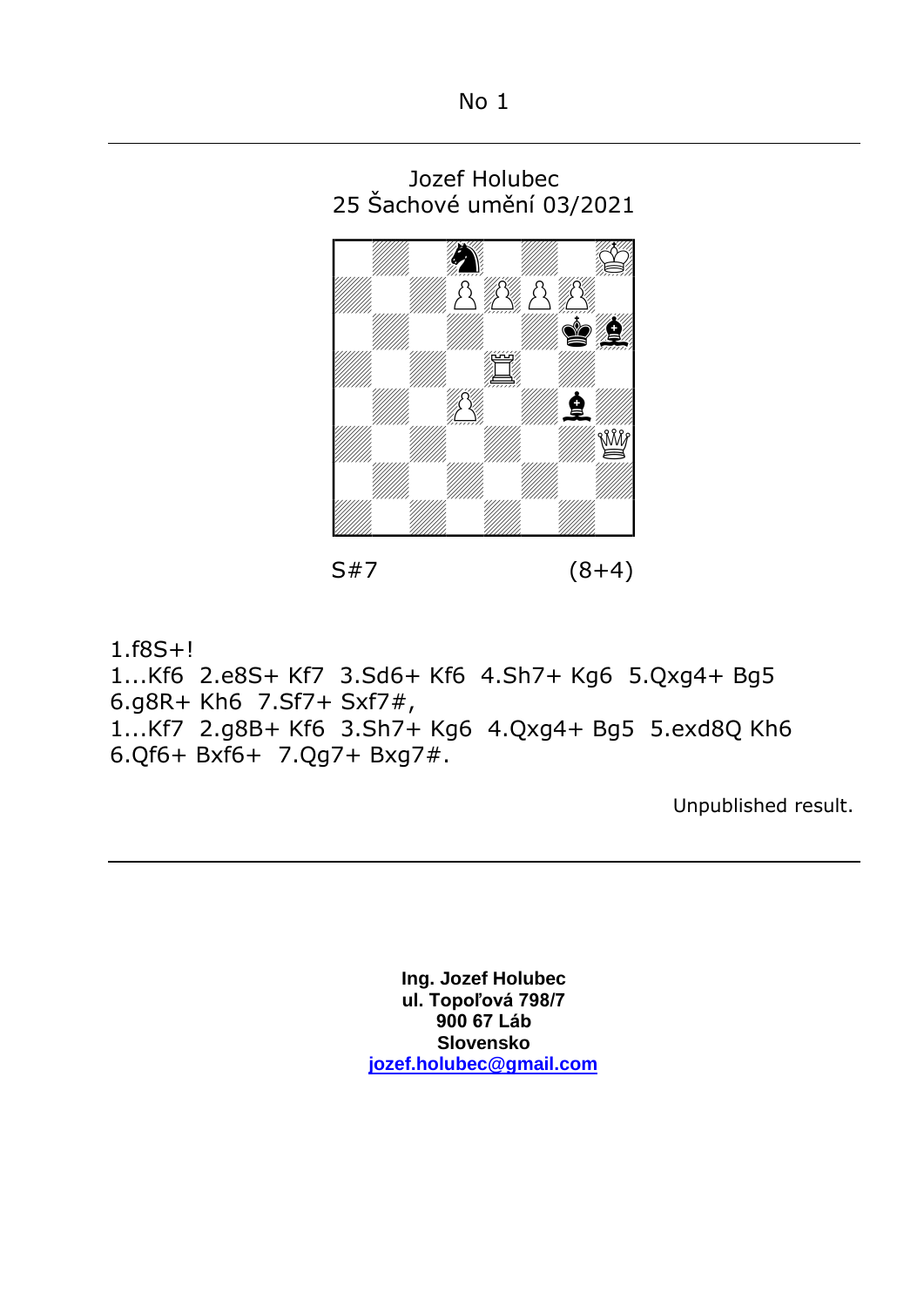



 S8# B: b.Bd2 (7+3)  $C: h.Rd2$ D: b.Qd2

- A) 1.Bf1 Kc1 2.Ra5 Kd1 3.Qe2+ Kc1 4.Sd3+ Kc2 5.Ra4 Kb3 6.Sc5+ Kc2 7.Rxa2+ Kc1 8.Sb3+ Sxb3#;
- B) 1.Bg4+ Kc1 2.Qg1+ Be1 3.Rb5 Kd2 4.Bg5+ Kc3 5.Qe3+ Kxc4 6.Qc5+ Kb3 7.Bd1+ Ka3 8.Qc3+ Bxc3#;
- C) 1.Bg4+ Kc1 2.Sxa2+ Kc2 3.Sb4+ Kc1 4.Sd3+ Kc2 5.Se1+ Kc1 6.Qc3+ Rc2 7.Be7 Rxc3 8.Ba3+ Rxa3#;
- D) 1.Qg1+ Ke2 2.Qf1+ Ke3 3.Re5+ Kd4 4.Sc6+ Kc3 5.Re3+ Kc2 6.Sb4+ Qxb4 7.Qd3+ Kc1 8.Bb2+ Qxb2#.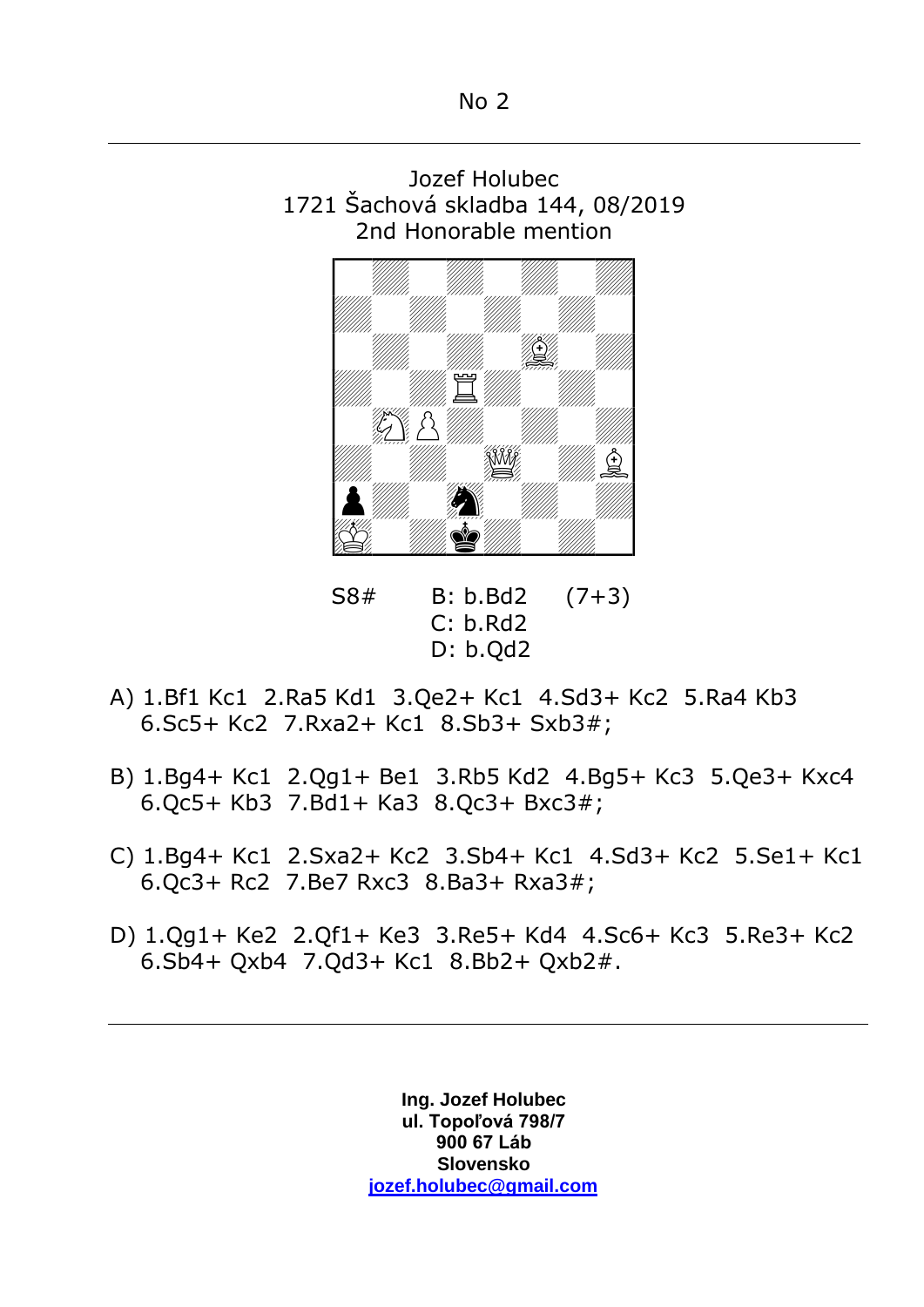



 $S#31$  (11+2)

1.Rg4+ Kh3 2.Qh1+ Rh2 3.Qf1+ Rg2 4.Kd1 Kh2 5.Rh4+ Kg3 6.Qe1+ Rf2 7.Rg4+ Kh2 8.Qg1+ Kh3 9.Qh1+ Rh2 10.Qf1+ Rg2 11.Bg8 Kh2 12.Rh4+ Kg3 13.Qe1+ Rf2 14.Rg4+ Kh2 15.Qg1+ Kh3 16.Qh1+ Rh2 17.Qf1+ Rg2 18.h7 Kh2 19.Rh4+ Kg3 20.Qe1+ Rf2 21.Rg4+ Kh2 22.Qg1+ Kh3 23.Qh1+ Rh2 24.Qf1+ Rg2 25.h8S Kh2 26.Rh4+ Kg3 27.Qe1+ Rf2 28.Sg6 Kg2 29.Qh1+ Kg3 30.Qg1+ Rf2 31.Ke1 Rxg1#.

Immediately 1...Rg1# does not allow uncovered white Rh4. Therefore, to cover it, is first used a 10 moves preparation plan ended by gaining tempo and the following 11.Bg8, thus opening the way for Ph6. Next two short six moves combinations with two more tempos will allow its transformation into a knight (18.h7, 25.h8S) followed by reaching the g6 field and returning w.K,Q,R and b.K,R to the original position - theme return (Ruckkehr), where 31... Rg1# can be processed.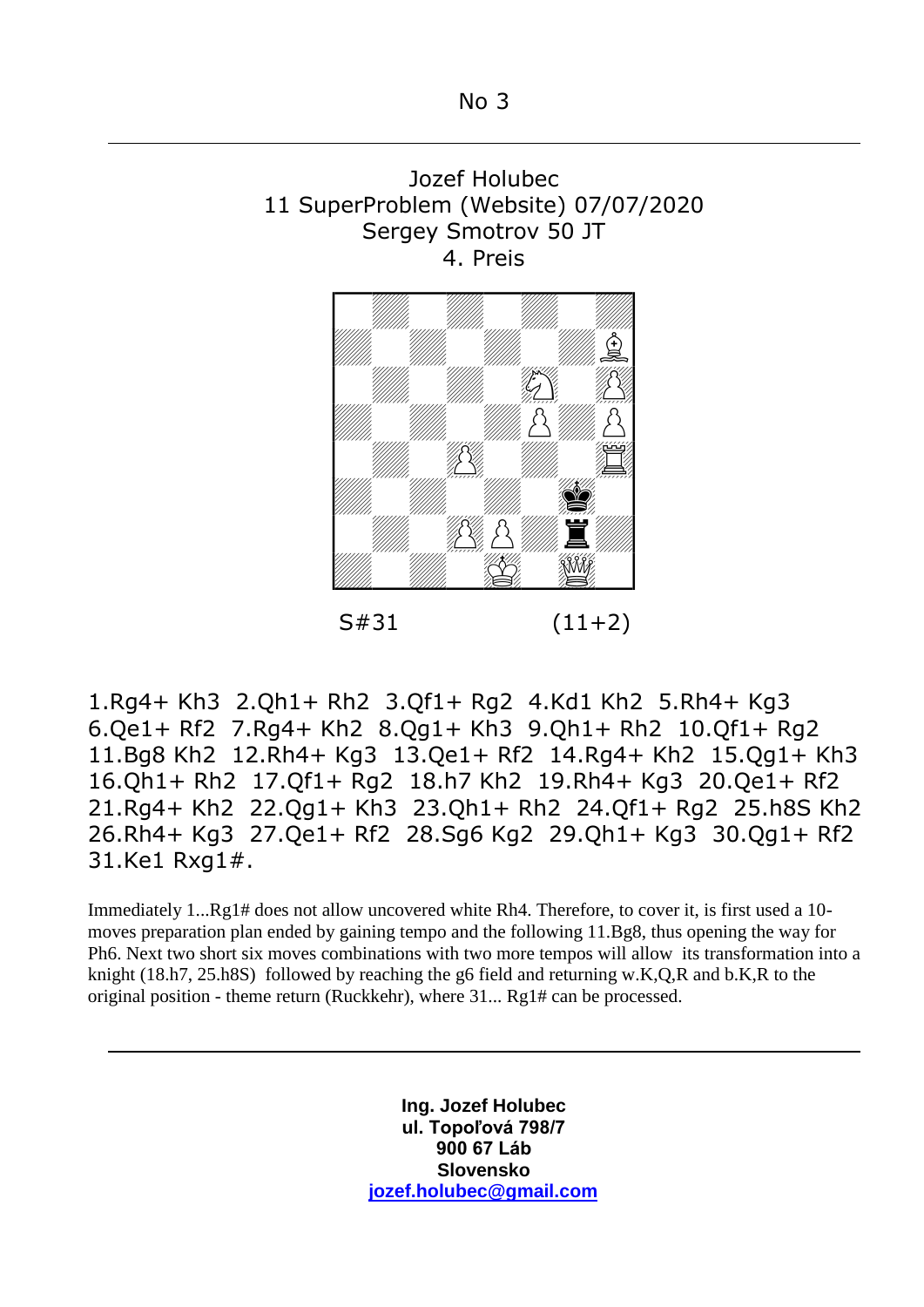–––––––––––––––––––––––––––––––––––––––––––––––––––––––––––––––––––––––––––





S9# (7+3)

1.Rf6!

1...Kc4 2.Rf2 Kd3 3.Qc5 Kxe4 4.Bg2+ Kd3 5.Qd5+ Ke3 6.Bd4+ Kd3 7.Rf3+ Re3 8.Kd1 Rxf3 9.Bf1+ Rxf1#, 1...Kxe4 2.Qe6+ Kd3 3.Qe5 Kc4 4.Rb6 Kd3 5.Ba3 Kc4 6.Rb4+ Kd3 7.Qf4 Kc3 8.Qg3+ Re3 9.Qe1+ Rxe1#.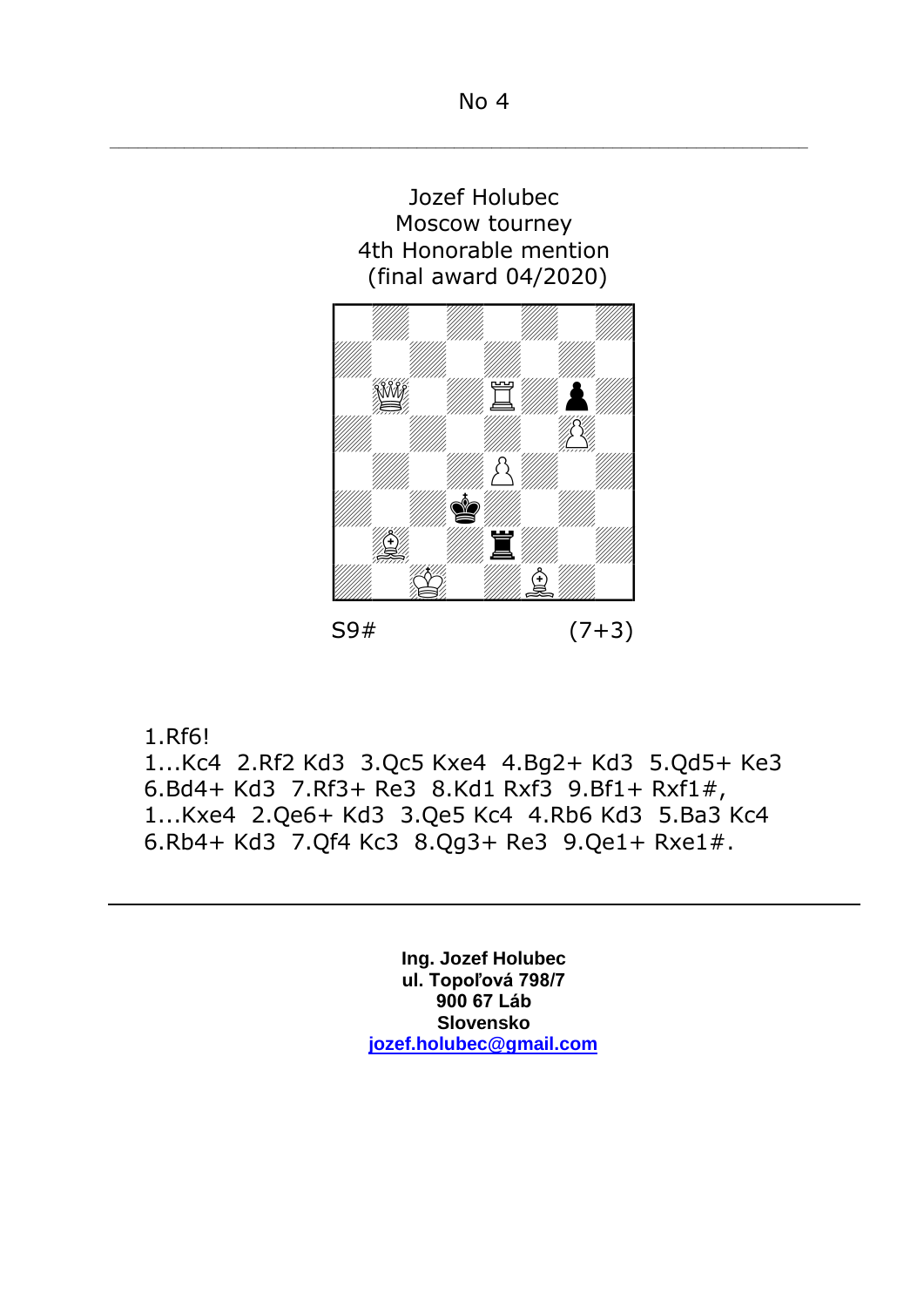## No 5



Jozef Holubec F255 SuperProblem (Website) 03/2021

## $S#17$  (6+5)

## **1.Re1+**

**1...Kd2 2.Qe3+ Kxc2 3.Rc1+ Kb2 4.Qc3+ Ka2 5.Rc2+ Kb1 6.Rb2+ Ka1 7.Rxb7+ Ka2 8.Qc2+ Ka1! 9.Qc1+ Ka2 10.Rb2+ Kxa3 11.Qc3+ Ka4 12.Ra2+ Kb5 13.Ra5+ Kb6 14.Qc5+ Kb7 15.Qa7+ Kc6 16.d8S+ Kd6 17.Qe7+ Qxe7#,** The short versions: 8...Kxa3 9.Rb3+ Ka4 10.Qc4+ Ka5 11.Ra3+ Kb6 12.Qb4+ Kc6 13.Rc3+ Kd5 14.Qc5+ Ke6 15.d8S+ Kd7 16. Qe7+ Qxe7#, 13...Kxd7 14.Qe7+ Qxe7#, 12...Kc7 13.Rc3+ and 14.Qe7+ Qxe7#, **1...Kf2 2.Qe3+ Kg2 3.Rg1+ Kh2 4.Qf2+ Kh3 5.Rg3+ Kh4 6.Rg6+ Kh5! 7.Qf5+ Kh4 8.Qg5+ Kh3 9.Qg2+ Kh4 10.Qg3+ Kh5 11.Rg5+ Kh6 12.Qh4+ Sh5 13.Rxh5+ Kg6 14.Qg4+ Kf6 15.Qg5+ Ke6 16.Qd5+ Kf6 17.Qf7+ Qxf7#,** The short version: 6...Kh3 7.Qg2+ Kh4 8.Qg3+ Kh5 9.Rg5+ Kh6 10.Qh4+ Sh5 11.Rxh5+ Kg6 12.Qg4+ Kf6 13.Qg5+ Ke6 14.Qd5+ Kf6 15.Qf7+ Qxf7#.

Unpublished result.